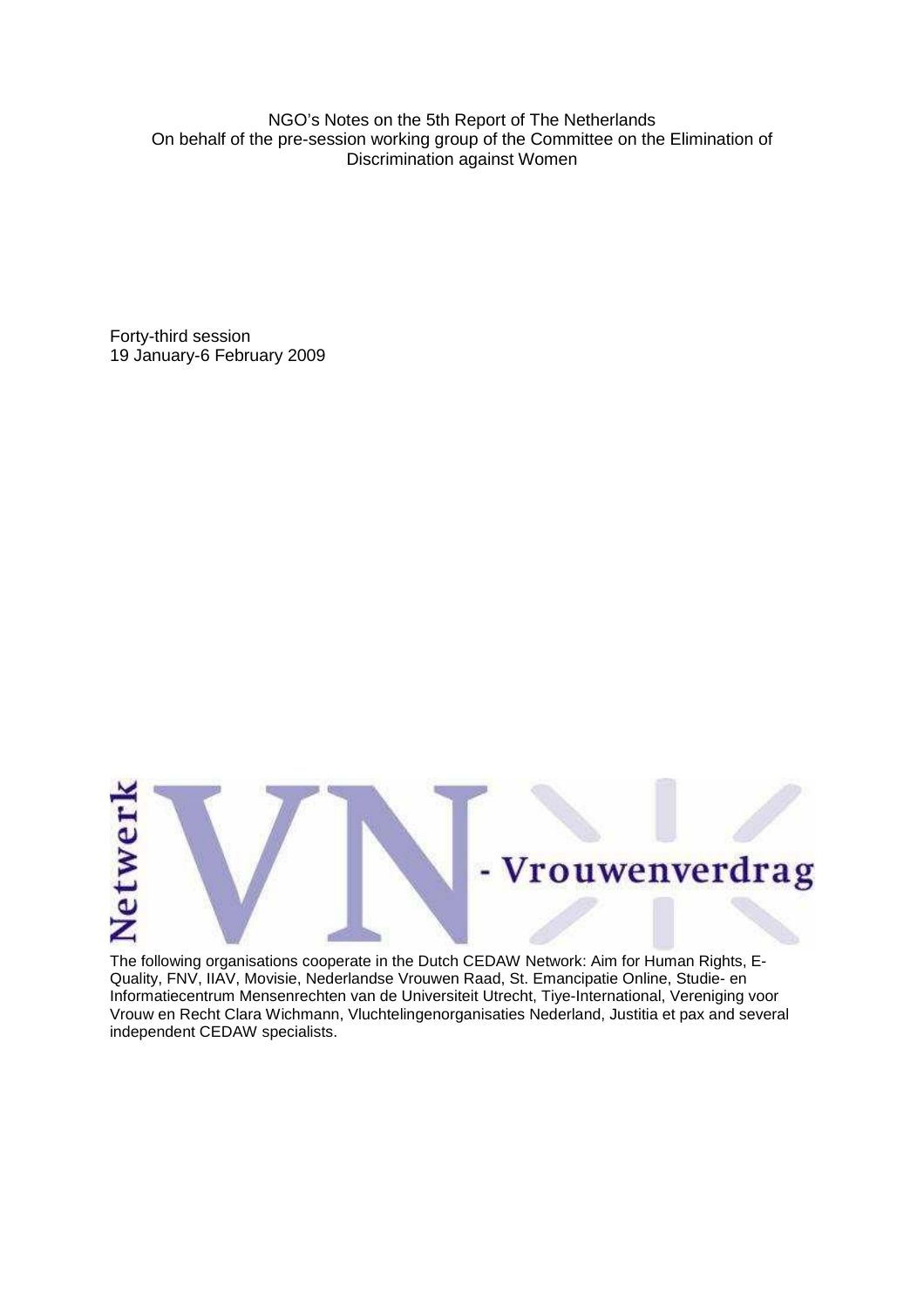NGO's of The Netherlands will publish an extended "Shadow report" before the 45th session of CEDAW, when the 5th Report of the Dutch Government comes up for discussion.

In this brief report, following below, some issues are highlighted on behalf of the pre-session working group of the 43rd session of the Committee.

# **Contents**

| Weak legal position of domestic workers                                                                  | 3               |
|----------------------------------------------------------------------------------------------------------|-----------------|
| Change of policies put more pressures on providers of informal care                                      | 5               |
| Equal rights in family forming and family reunification                                                  |                 |
| Violence against women                                                                                   | 10              |
| Prostitution and trafficking in women                                                                    | 12 <sup>2</sup> |
| The Status of CEDAW and the Question of Direct Effect<br>(Applicability within the domestic legal order) | 15              |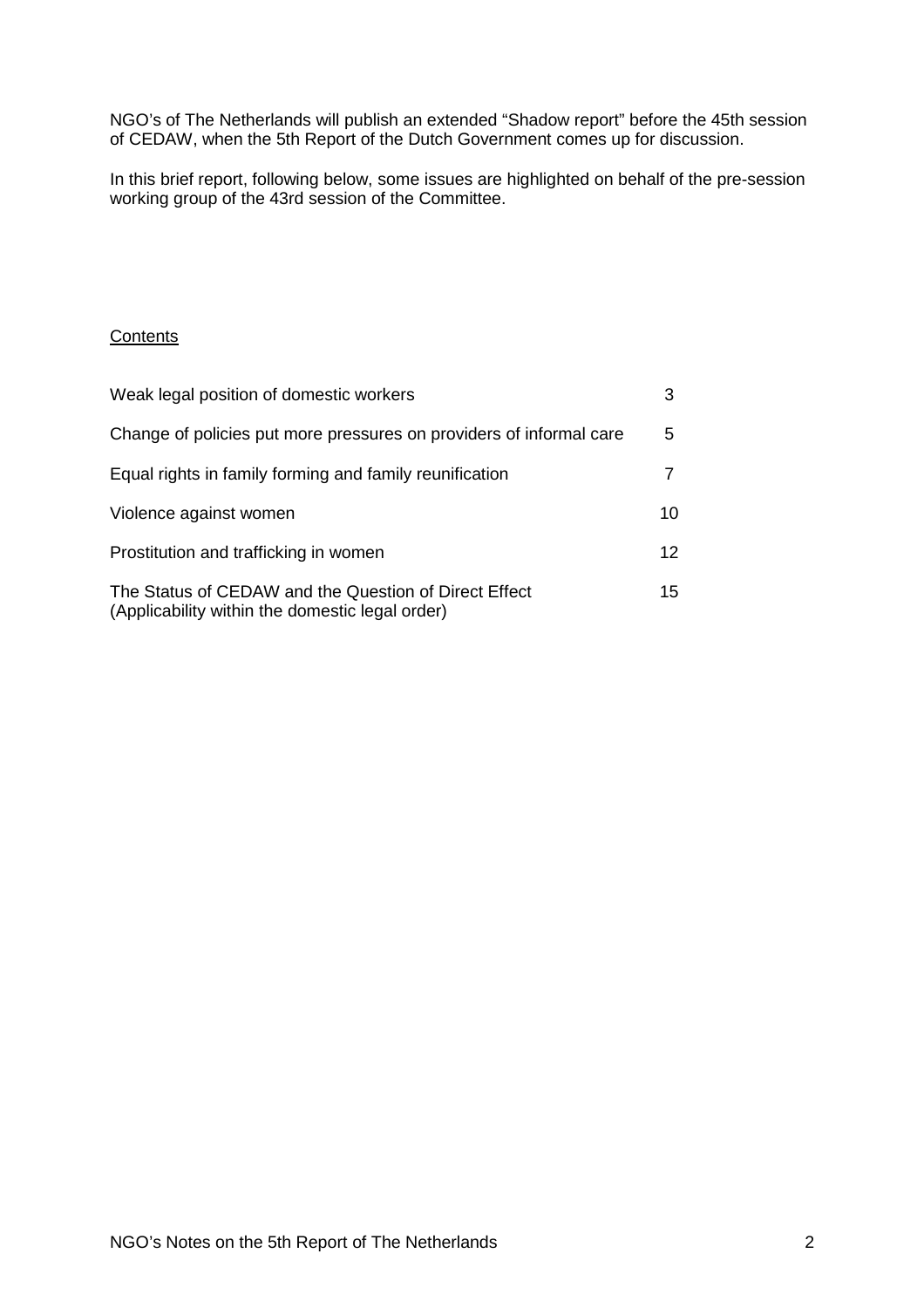### **Weak legal position of domestic workers**

CEDAW articles 3, 5, 11 and 13

The Dutch NGO's are concerned about the description the Dutch government presents about the position of domestic workers (p.33/34 of the report under the title "measures for well functioning personal services"). The report fails to mention that from 2007 onwards the legal position of domestic workers, most of them women, has weakened.

Domestic workers in private households, predominantly women, enjoy less social protection than all other employees. Sometimes people wrongly assume that domestic workers are self employed or even entrepreneurs working under Terms of Reference (TOR). The employment relation of most domestic workers meets the requirements for employees (art. 7:610 Civil Code) and therefore domestic workers ought to enjoy social rights and social protection. Rights like for instance the statutory minimum wage, paid leave and holiday allowance. The category of domestic workers who work for a private employer on usually less than three days per week has diminished social rights. Unlike all other employees however those domestic workers are not allowed to participate in social security schemes, unless they pay a much higher contribution (both the employers contribution as well as the workers contribution). As a consequence domestic workers are not entitled to unemployment and disability benefits. They do not receive any compensation for health insurance payment, like all other employees. While all other workers are entitled to receive payment of at least 70 percent of their wages when they are ill during a period of two years, the entitlement of domestic workers is only for six weeks. Other diminished social rights entail less employment protection and no entitlements to a written employment contract.

This weak legal position was applicable to domestic workers working less than three days for a private household, no matter how many private employers they worked for. The number of hours they worked for one employer was irrelevant as well (could be half an hour per day or nine hours). No attention is being paid to accumulation of jobs: domestic workers might work for several private households or private employers without enjoying full social rights. Homecare workers, financed by public homecare schemes, working less than three days for the same private household, were classified as domestic workers as well. The homecare institution acted as the intermediary and the private household was the fictive employer. It made no difference for homecare workers with a full time working week combining homecare for several households. They were denied full social rights as well. It is obvious that the use of homecare workers with diminished social rights is cheaper than the use of homecare workers employed by the institutions.

In the opinion of Dutch NGO's the exceptions Dutch social law makes for domestic workers is not in accordance to CEDAW, as these exceptions in particular affect women.

Since 2007 this weaker legal position has been extended to domestic workers working **maximum three days a week** for the same private household. This means that the category of domestic workers with diminished social right has increased. The government report does not mention this change of legislation. Again: the number of hours per day is irrelevant as is the number of employers. Moreover: the definition of domestic work has been extended to all personal services in the private household, provided it is limited to the maximum of three days. This means that even more workers in childcare, nursing or other health work in the private home now have to accommodate themselves in this underprivileged position. Obviously most of the workers concerned are women.

The government itself has been one of the main beneficiaries of the change of legislation, since it is applicable to the publicly financed homecare (WMO – Social Support Act), as well as the healthcare at home financed by the Exceptional Medical Expenses Act (AWBZ). As a result the level of costs of public health care is decreased.

AWBZ care can take the form of the so called Personal Budget (PGB) or the so called care in natura given by workers not employed by the care institutions (or given by workers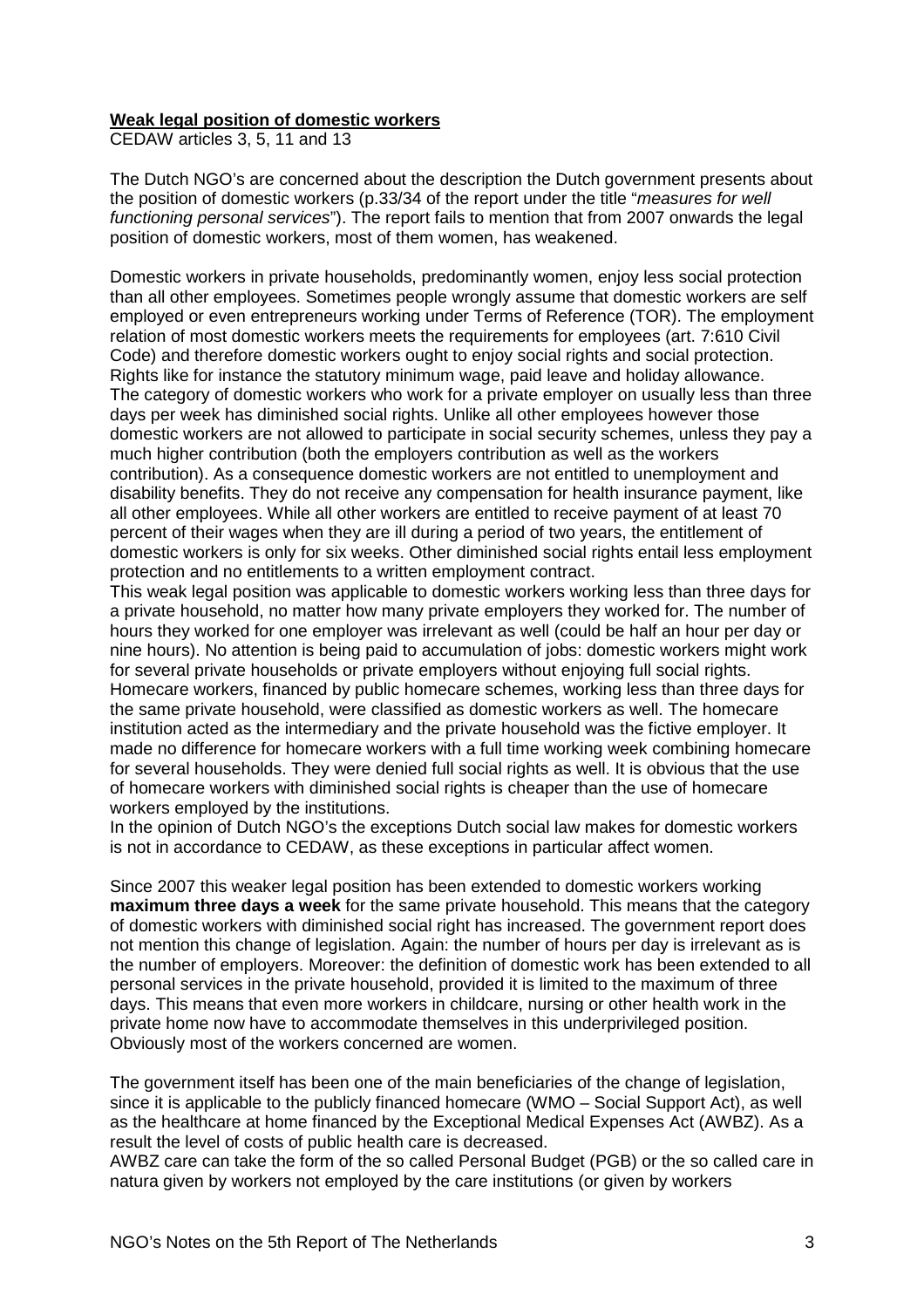intermediated by the care institutions). There is a shift towards the home and health care in which the private household acts as (fictive) employer for the home care workers instead of the care institution, because that is cheaper for the public budgets. The result of the change of legislation is that tens of thousands of workers in the home and health care have to face diminishing social protection.

When the change of legislation was debated in parliament no attention was paid to CEDAW at all.

The Dutch NGO's estimate that the total number of women workers not entitled to the same social rights as other workers varies between 200.000 and 300.000, of which at least 150.000 are directly funded by public social and health schemes. At least 95 percent of those workers are women. In the view of Dutch NGO's the extension of the exceptions Dutch social law makes for domestic workers constitute a violation of CEDAW.

### **The Dutch NGO's would like to suggest the CEDAW Committee to pose the following questions**:

- What is the number of workers for which the social legislation provides an exceptive status because they are employed by a private household; how many of them are indirectly funded by public social and health schemes (WMO and AWBZ); how many of them are women; what was the effect of the introduction of the 'Services at home' scheme in 2007?
- Did the government assess whether the introduction of the 'Services at home' scheme' was in accordance with CEDAW?
- Is the government planning to include a gender impact assessment in its investigation of possibilities with a premium-free zone  $(5<sup>th</sup>$  report p. 34)?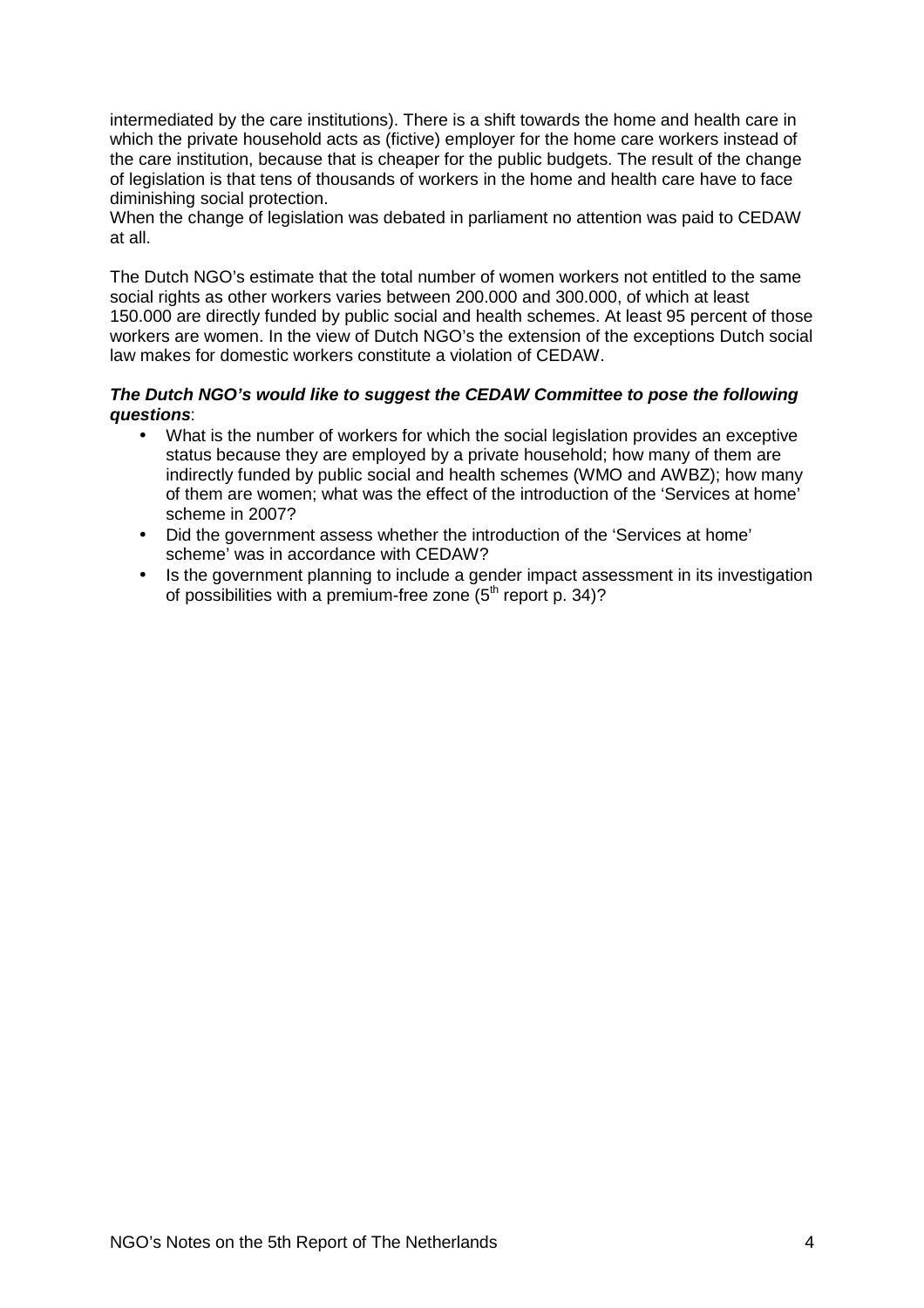## **Change of policies put more pressures on providers of informal care**

CEDAW articles 3, 5, 11 and 12.

The Dutch NGO's are concerned about the lack of information on the position of women who provide informal care to relatives and friends The information on page 84 of the 5<sup>th</sup> Report of The Netherlands (under the title "new policy aimed at voluntary action and informal care") is not sufficient to understand and assess the situation of the providers of informal care, predominantly women. The report fails to mention that the position of providers of informal care has become more difficult over the last years.

The Netherlands have a rather complicated system for the care for the elderly, and ill or disabled people who live in their own homes. Professional household assistance is organised by local governments, on the base of the 2007 Social Support Act (WMO). Health care at home and support /assistance aimed at participation in society for the elderly, and ill and disabled persons is covered by the Exceptional Medical Expenses Act (AWBZ). Both Laws emphasise the importance of the informal care provided by relatives, friends or neighbours over a longer period of time, the so called 'mantelzorg' (home based care).Though the position of the informal carers under both laws is different, in both situations women seem to pay the price by the threat of or by actual overburdening.

### **WMO**

Under the WMO, household assistance is only provided if there are no people in the (family) network that can or should provide informal care. Here, informal care is a 'preliminary service'. Family members or neighbours are supposed to provide care.

In their previous shadow report of 2006, the Dutch NGO's already pointed out the likely gender effects of the WMO (which were also determined in a gender impact assessment). One of them is the extra burden of unpaid work for especially women, whether being relatives, friends or neighbours, who traditionally take up the caring duties, including the unpaid home based care. When so much being caught up with these unpaid responsibilities, those women are hardly in the position to work in the official labour market as well; and if they do, they often work in small part time jobs.

Other possible gender impacts regard the position of professional care workers (see section on Domestic Workers) and the position of the persons who receive care.

### **AWBZ**

Regarding health care at home, and the support and assistance of the elderly, and ill or disabled people enabling them to participate in society, the situation is different, or at least it was.

The AWBZ finances this care and support (which does not only include care and support for the elderly, but also for children with physical or mental disabilities). The care and support can be provided by professional institutions, or it can take the form of the so called Personal Budget (PGB), which is paid to the client. With this budget, the client can buy his or her own care and support from professionals, or from (qualified) family members or friends. So under this law as it used to be, family members could be paid for their provision of extra care and support.

In 2008 however, the government decided to adjust the AWBZ. In particular the possibilities to qualify for a Personal Budget for support and assistance aimed at participation in society has been diminished strongly. One of the effects of this measure, which will be implemented from January 2009, will be that more people will have to take care of their relatives (unpaid), because the professional care is no longer affordable without public financial support. Another effect can be that family members and friends, who now get paid for their support and care, will continue to do so unpaid. In both situations, the carers will meet negative effects on their possibilities to participate in society / to do paid work.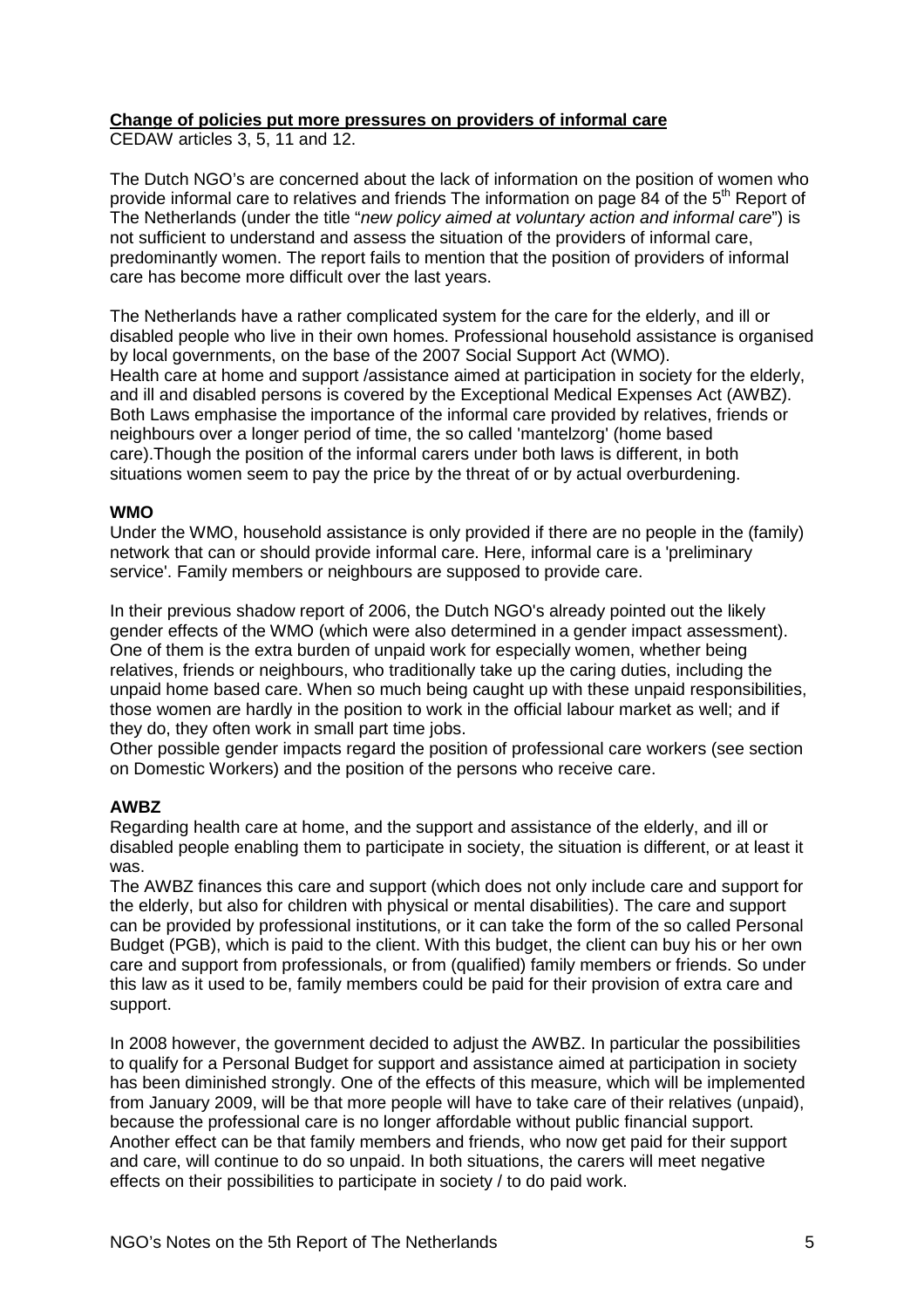In a letter of March 2008<sup>1</sup>, the minister of announced that the governmental response to an advice on changes in the AWBZ would look into the possible emancipation effects. Despite this promise, the governmental Response of June 2008 $^2$  paid no attention to emancipation effects whatsoever. The terms 'women', 'gender' and 'emancipation' are totally absent in the document. Parliament did not bring up the gender effects of the adjustments either, which means the changes in the law will be implemented without an assessment of the gender impacts.

## **The Dutch NGO's would like to suggest the CEDAW Committee to pose the following questions:**

- What is the position of persons who provide care or support to elderly, ill or disabled family members or other relatives; what are the obstacles they meet regarding their (economic) participation in society? Is this position gender-related? Can you provide data, disaggregated by gender, age and ethnicity?
- When will the Dutch Government evaluate the gender impacts, in particular the impacts on women, of the Social Support Act (WMO)?
- Why did the government -despite its promise to do so not assess the possible gender impacts of the changes in the Exceptional Medical Expenses Act (AWBZ) as implemented January 2009?
- What possible gender impacts of the changes of the Exceptional Medical Expenses Act (AWBZ) does the government acknowledge, both regarding the position of the informal carers and the position of the persons who receive care?

 $\overline{a}$ 1 Letter of the Ministry of Health to Parliament of 7 March 2008; http://www.minvws.nl/kamerstukken/dmo/2008/emancipatiebeleid.asp

<sup>2</sup> Zeker van Zorg, nu en straks (certain of care, now and in the future); Ministry of Health, 13 June 2008. http://www.minvws.nl/kamerstukken/lz/2008/zeker-van-zorg-nu-en-straks.asp.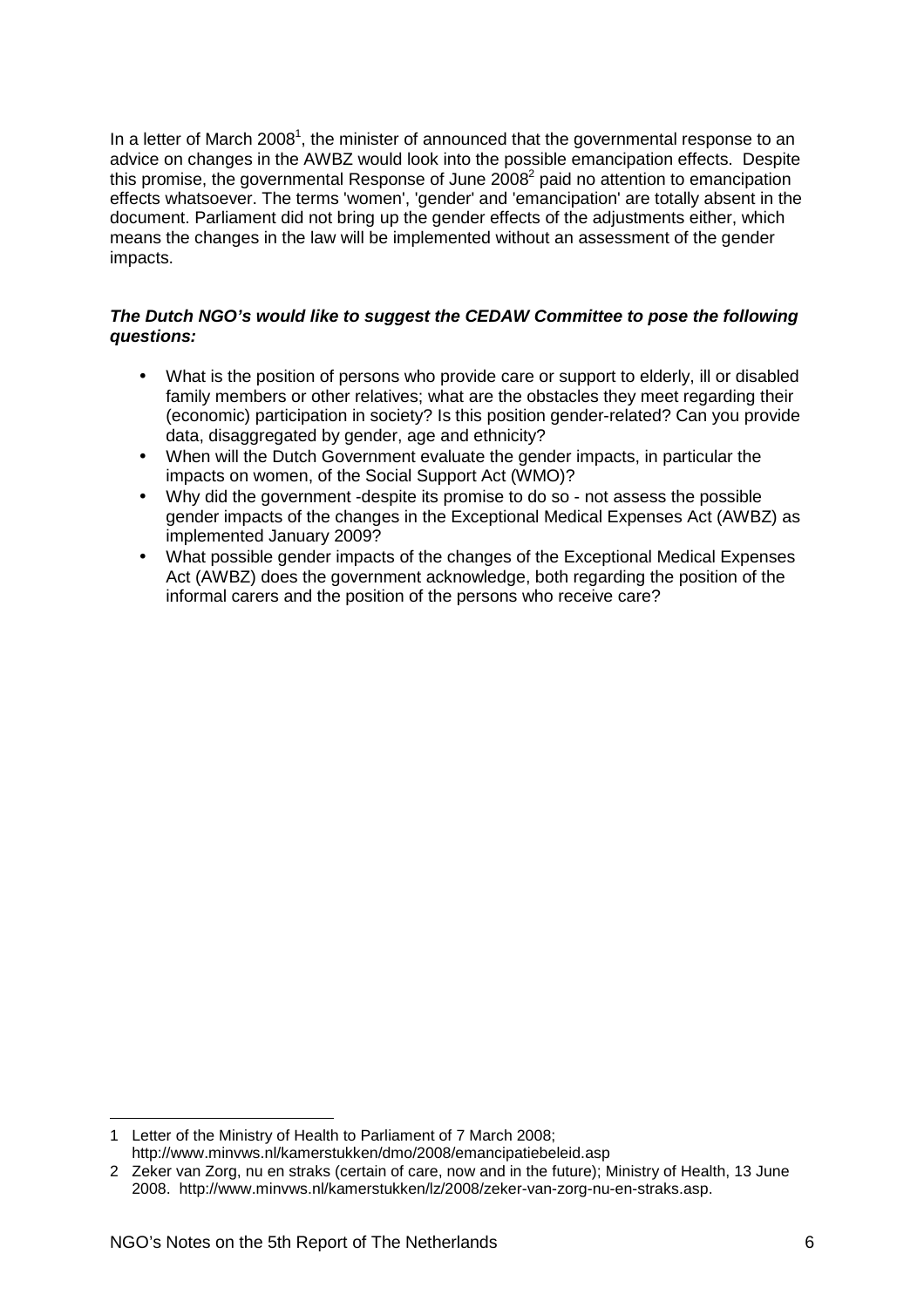## **Equal rights in family forming and family reunification**

CEDAW Art 16 Concluding Comments 26-27, CEDAW/C/NLD/CO/4

Since 2001 the Dutch government has a policy of restricting immigration for family forming (forming a new family by marriage or relationship) and family reunification with partners from outside the European Union The requirements become increasingly difficult and the costs for family forming and reunification are increasingly high. At the moment a Dutch or non-EU citizen living in The Netherlands has to earn a monthly income of at least 120% of the minimum wage net for family forming and 100% of the minimum wage net for family reunification. Also he of she must produce a labour contract that is still valid for at least one year.<sup>3</sup>

Since April 2006 the government introduced (first in the world) the Civic Integration Act Abroad (at a Dutch embassy): foreign partners from non-Western countries<sup>4</sup> are obliged to successfully take an exam in Dutch language and in knowledge about Dutch society before they are granted an MVV (provisional permit to enter The Netherlands), before they can apply for a (temporary) residence permit for family forming or reunification.

The government doesn't facilitate or support in any way the preparation for this exam, as, so it states, the costs of the exam are not disproportional high (i.e.  $\in$  350,-). However, additional costs are not taken into account, like courses in Dutch language or the costs of travel and accommodation to the capital of the country (often another country) in which a Dutch embassy is located.

As there is a worldwide gap between men and women concerning wages and properties, this policy has a more restrictive effect on women than it has on men.

Moreover, because in several countries women are less educated and more often illiterate, in some cases this unequal effect can be even stronger.

Recently there have been a lot of critical comments on the Dutch family forming and reunification policy, for example from Human Rights Watch<sup>5</sup> and the European Commission<sup>6</sup>. Moreover, there are already two verdicts from Dutch judges against the requirements for family forming/reunification.

One against the high income requirements in case of a woman from Sri Lanka living in The Netherlands who wanted family reunification with her husband. The other against the Civic Integration Act Abroad concerning a woman from Morocco who had failed her civic integration exam and was denied family reunification with her Moroccan husband in The Netherlands.

The government has appealed both verdicts, and consequently it will not (yet?) adapt its legislation. On the contrary, the requirements for the exam abroad were upgraded in 2008.

The policy is said to be part of integration policy, but it is also openly stated that it should prevent immigration from "importbruiden" (imported brides, synonymous for illiterate, unemancipated women mainly from Morocco and Turkey). Apart from that, the high costs and income requirements make it more difficult for women (whether native Dutch or other) than for men to bring a foreign partner to The Netherlands, since they have a much weaker position on the labour market (lower salaries, more often part-time and temporary jobs).

 $3$  Citizens from European countries, with exception of Dutch citizen, are not subjected to all these requirements as a result of European Directive 2004/38/EC on free movement of persons within the EC

<sup>&</sup>lt;sup>4</sup> Partners and family members with nationalities of non-EC-countries with exeption of Australia, Canada, Japan, South Korea, USA and Japan,

 $<sup>5</sup>$  The Netherlands: discrimination in the name of integration. Migrants rights under the Integration</sup> Abroad Act, May 2008

<sup>&</sup>lt;sup>6</sup> Report on the application of Directive 2003/86 on family reunification of third world country nationals, European Commission, October 2008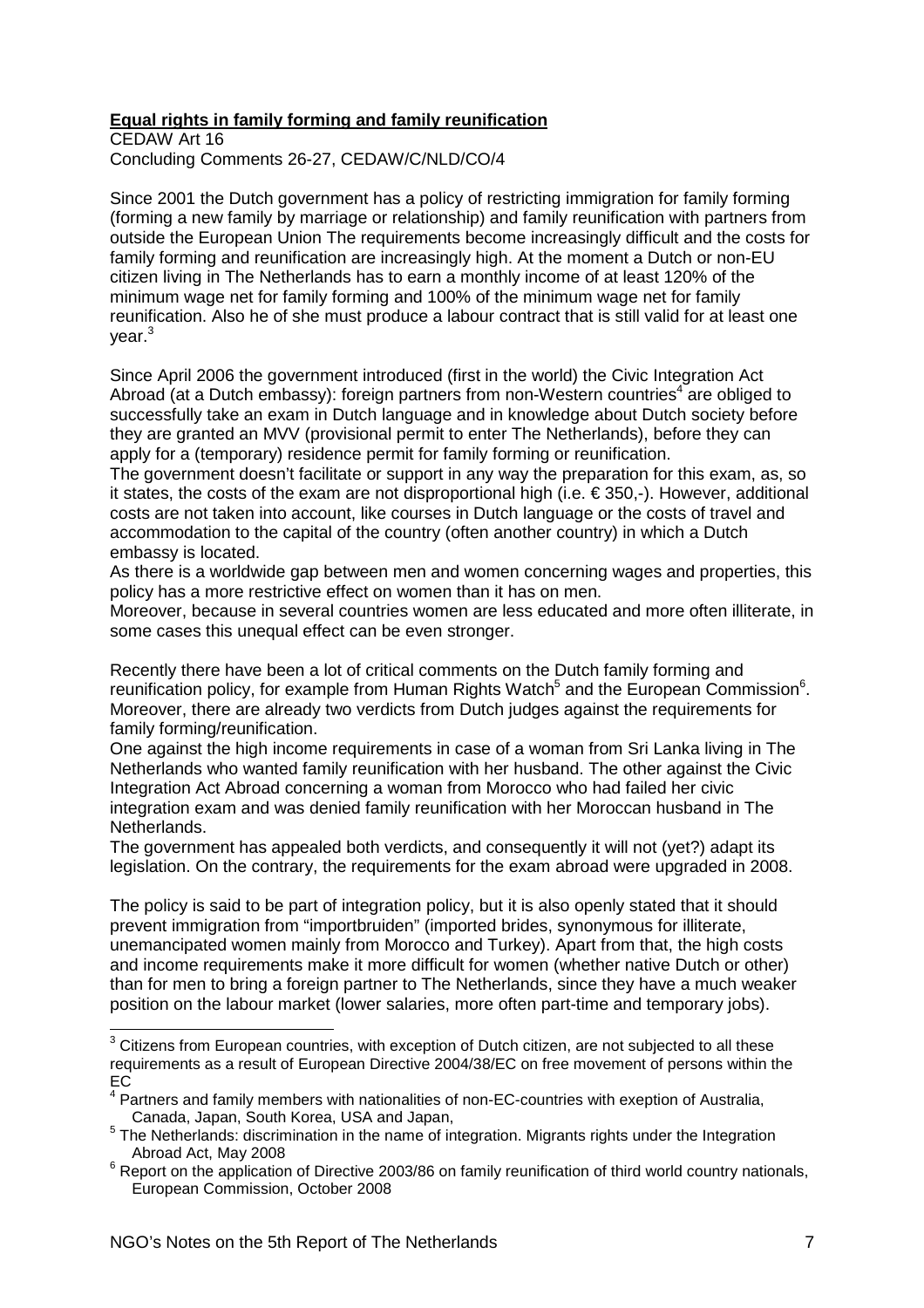The number of MVV's has decreased dramatically, especially since the Civic Integration Act. The number of applications for family forming and family reunification decreased from an average of 1500 to 2000 per month to 1000 per month. And although the Dutch government states that there is no evidence that the restrictions are discriminating for women, the monitor of the Dutch Immigration and Naturalization Service (IND) proves otherwise<sup>7</sup>. In 2007 73% of the foreign partners who did the integration exam abroad had middle and higher education and two out of three is a woman. The requirements seem successful in stopping the family forming and reunification with illiterate or low educated non-Western women, but also prevents Dutch and non-EC-women in The Netherlands from family forming and reunification with foreign partners.

In September 2007 the department of Justice promised a quantitative and qualitative evaluation of the measurements concerning family forming and reunification by the research section of the department of Justice (WODC).The Parliament specifically asked to take gender into consideration in this evaluation, which was granted. The results of this evaluation were not yet available at the end of 2008.

### **Independent residence permit**

in order to obtain a permanent or independent residence permit, yet another Civic integration exam in The Netherlands is required after granting a residence permit for family forming and reunification after three years of residence permit for family forming. This requirement makes women depending more and longer on their partners.

In case of domestic violence the requirement is dropped, provided that this violence is demonstrated by means of a statement from a physician/medical counsellor, a social worker or a women's shelter.

The violence must be reported to the police, but an official charge or indictment is no longer compulsory. This is an improvement compared to former legislation.

The Dutch NGO's take the view that the presentation in the 5th Report (p. 75) is too limited and rosy. In the studies which are mentioned the fall out before applying for a permit is not taken into account. Moreover: recent figures provided by the Department of Immigration and Naturalization (IND) about the Civic integration exam abroad, suggest that there are significant gender discrepancies in the effects.

### **Modernization of Dutch migration policy (art 11)**

This policy of restricting family forming and reunification is also part of the "modernization of migration policy" that is currently developed by the Dutch government. Labour migration, especially of "kennismigranten" (high skilled migrants) is stimulated while family migration and asylum migration is to be further restricted.

The government states that there is enough attention for the specific situation of women in this new policy (special residence permits for victims of human trafficking, domestic violence and honour related violence). This indicates that women are solely noted when they are victims of crimes.

However, research indicates that also in normal labour migration to The Netherlands, there are specific gender differences: women often migrate for lower skilled labour, they earn less and are more excluded from rights than men $8$ .

When it comes to the policy on high skilled migrants, the government has set a (high) minimum to the salary a migrant must earn in order to be granted access to The

<sup>————————————————————&</sup>lt;br><sup>7</sup> See also Newsletter of Nederlands Nationaal Contact Punt, Europees Migratie Netwerk IND, nr 20, december 2007: data proof that men can more easily meet the income requirements than women...

Staat, markt en migrant. PhD-thesis Tesseltje de Lange, Nicis Institute for Urban Research and Practice, August 2007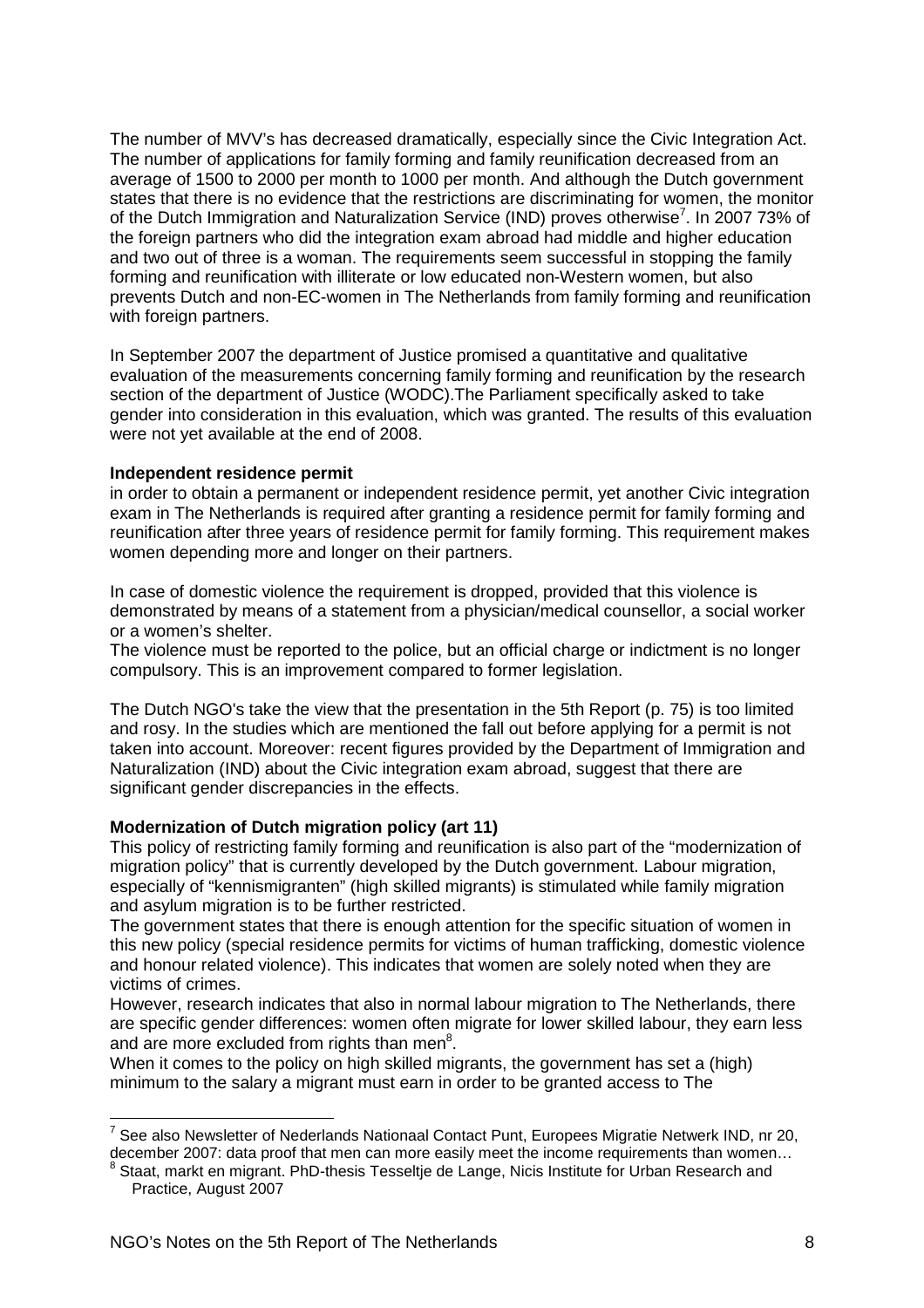Netherlands.<sup>9</sup> Given the unequal pay between women and men, this policy has a disadvantageous effect on women.

The Dutch NGO's emphasize that a Gender Impact Assessment should be undertaken, also on the effects for migrant workers and highly skilled migrants.

## **The Dutch NGO's would like to suggest the CEDAW Committee to request the following:**

- Can the government produce the most recent figures or data of M/F applicants for family forming/reunification and applicants for an independent residence permit?
- Can the government submit the translation of the results of the study undertaken by the WODC, before the constructive dialogue with the Committee's 45<sup>th</sup> session of January 2010?
- Is the government considering a Gender Impact Assessment about the Blueprint regarding new immigration policies?

\_\_\_\_\_\_\_\_\_\_\_\_\_\_\_\_\_\_\_\_\_\_\_\_\_\_\_\_\_\_\_\_\_\_\_<br><sup>9</sup> Arbeidsmigratie, gender en gezin (labour migration, gender and the family), E-Quality, Information <sub>\_</sub> Centre, The Hague, 2007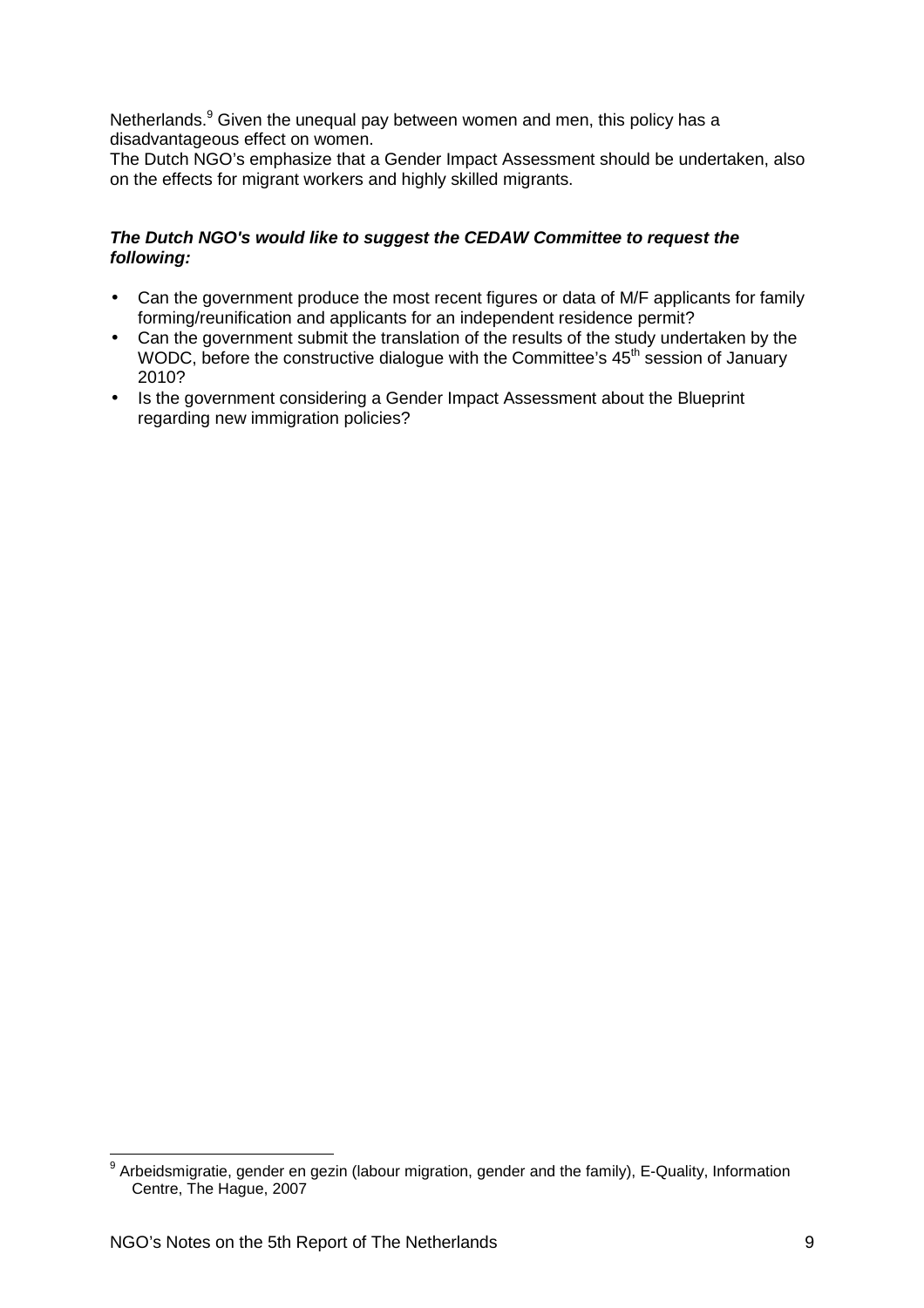## **Violence against women**

CEDAW Art. 2, 3. General Recommendations 12 and 19

Like everywhere violence against women takes many forms in The Netherlands – physical, sexual, psychological and economic. The immaterial and material costs are very high. Gender related violence is still a very persistent problem in The Netherlands.

In its  $5<sup>th</sup>$  report the Dutch government gives an account of which policies and actions have been undertaken to combat violence against women. Duchy NGO's conclude that some forms of violence, f.i. domestic violence, get far more attention than other forms, f.i. sexual harassment.

An integrated policy on gender related violence, which is considered a necessity<sup>10</sup>, is lacking in The Netherlands.

## **Sexual violence and sexual harassment**

In The Netherlands domestic violence is 'a hot issue' nowadays and there has been considerable progress in creating a national framework for combating domestic violence. Considerable less attention, though, is paid to sexual violence, although the prevalence and the immaterial and material costs are about the same (very high). For the public and the media sexual violence is an important issue, for the national government sexual violence seems to be 'a minor topic'. It is not as if the Dutch national government and local authorities do not act at all against sexual violence. But it is not sufficient and it is not well coordinated. There is no national action plan, there is no coordinating department, and there is no strategy.

What is needed in The Netherlands is:

- a national action plan against sexual violence and harassment and a coordinating ministry (Justice or Health)
- a network of front offices where victims and professionals can get advice and help
- a variety of services for victims (legal help, medical help, psychological help)
- a network of counseling services for perpetrators
- an integrated approach of sexual violence by police, healthcare, civil society and justice.

## **Gender & violence**

The Committee has expressed its concern (CEDAW/C/NLD/CO/4, Concluding Comments 19) about the gender-neutral formulation of policies in respect to (domestic) violence. The Dutch government has responded by giving an assignment to an expert on gender related violence. This expert has recently finished her report<sup>11</sup>. It is not yet clear when the government will respond to the findings and conclusions of the experts' report. In its  $5<sup>th</sup>$  report to CEDAW the government has announced that it will organize interdepartmental information sessions on this subject.

 $10$  Resolution to the UNGA on the stepping-up of the combating of all forms of violence against women (A/RES/61/143), an initiative of France and The Netherlands

<sup>11</sup> De aanpak van gender gerelateerd geweld in de privé sfeer, aanknopingspunten voor een meer genderbewuste aanpak van huislijk geweld (Combatting gender related violence in the private sphere, points of importance for gender sensitive handling of domestic violence), M. de Boer, PoWR 2008.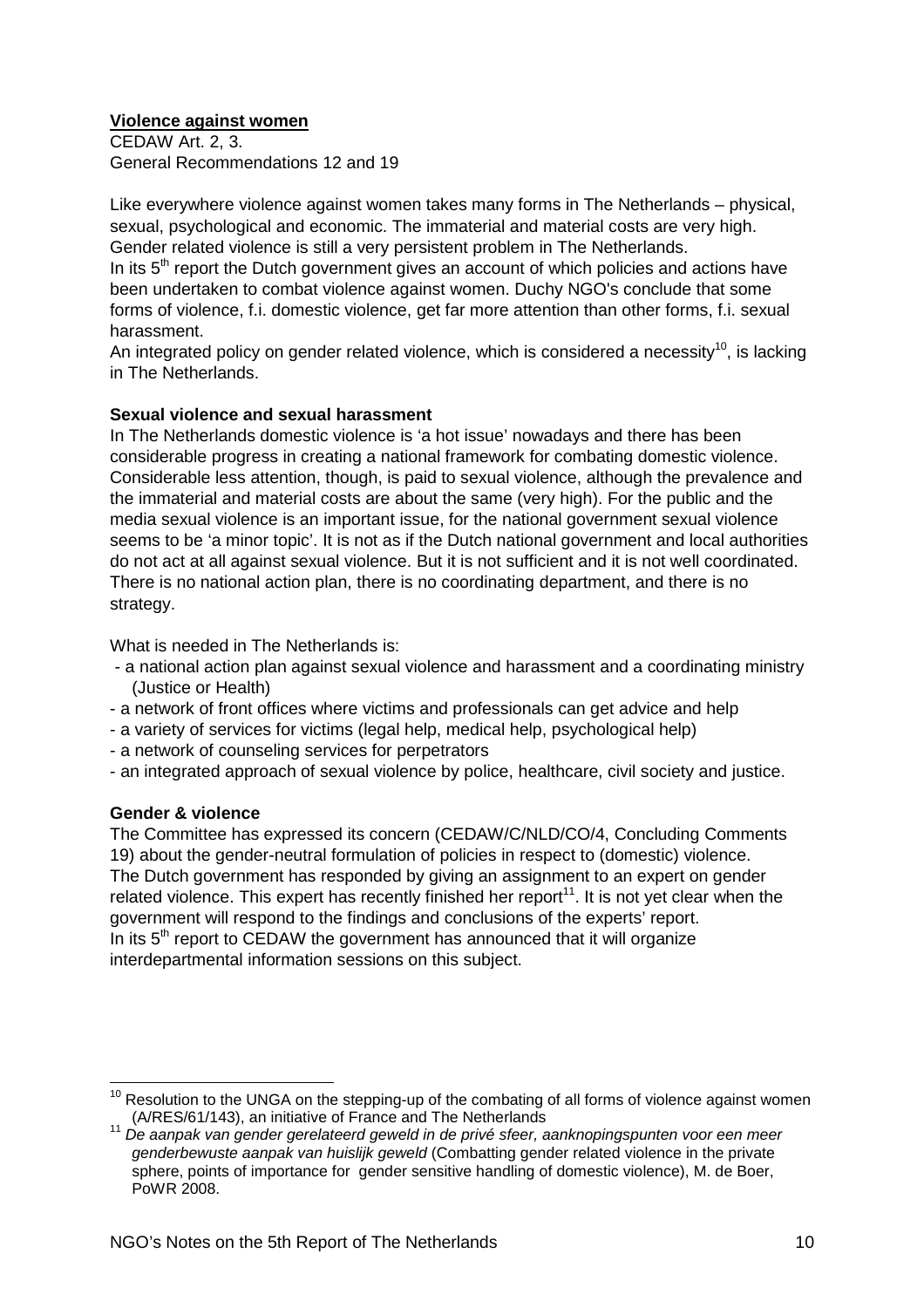## **The Dutch NGO's would like to suggest the CEDAW Committee to pose the following questions:**

- Resolution (A/RES/61/143) asks for an integrated policy on gender related violence to connect the different specific forms and programs and to present an overall view on the prevalence and interconnectedness of mental, sexual, physical and economical gender related violence. When can we expect such an integrated policy?
- Sexual violence and harassment are as costly (immaterial and material) as domestic violence. Therefore sexual violence should be combated with the same effort as domestic violence. When can we expect a cohesive strategy on the combating of sexual violence/harassment? (Whether the combating of sexual violence and harassment demands a specific approach or needs to be integrated into the national strategy on domestic violence, needs to be explored).
- The consulted expert on gender related violence has recently finished her report. When will the government give a reaction to the experts' report? When will the government organize the interdepartmental information sessions on this subject which it has been announced in its  $5<sup>th</sup>$  report?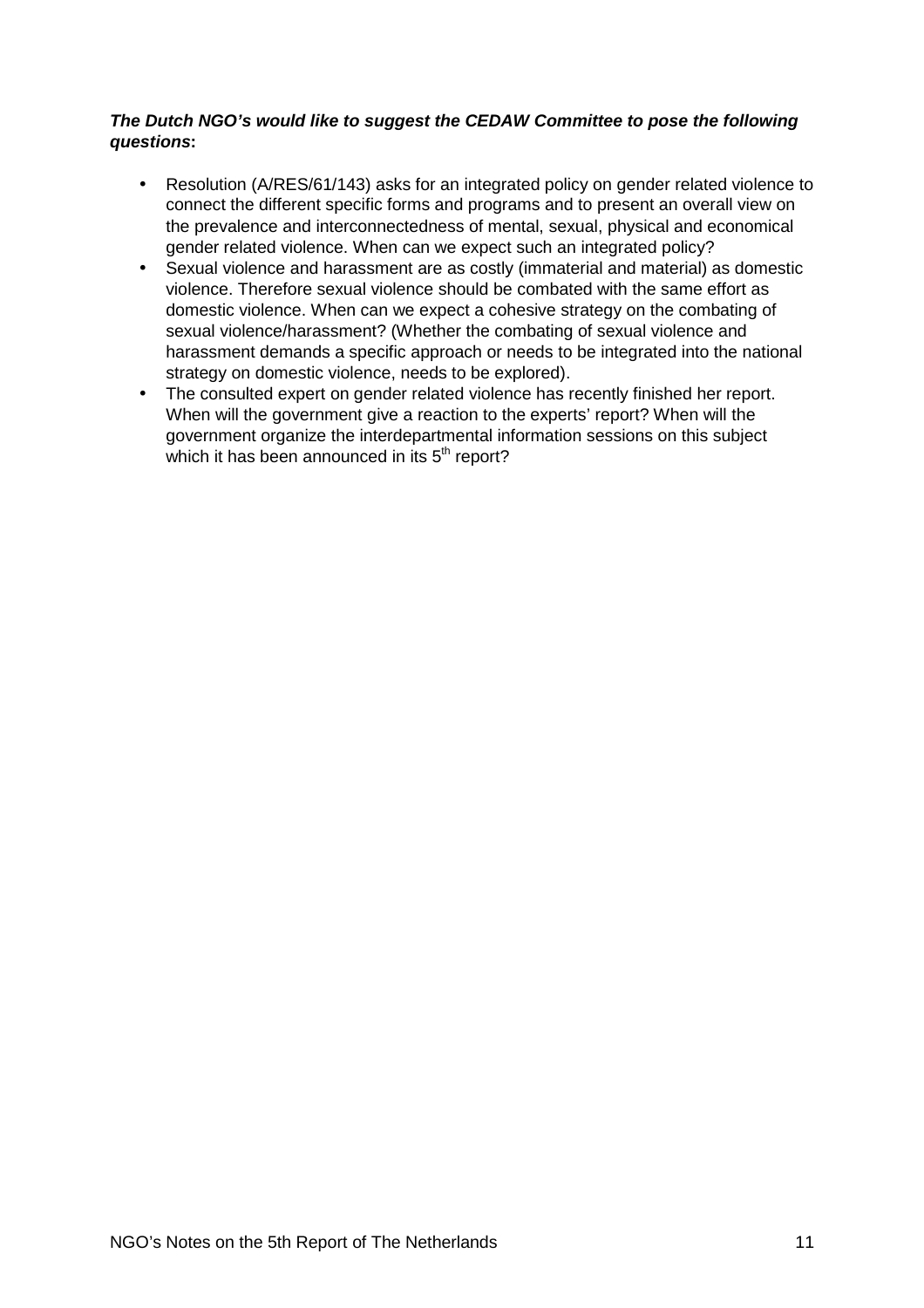## **Prostitution and trafficking in women**

Concluding Comments 21-24 (CEDAW/C/NLD/CO/4)

In 2007 a second evaluation of the lifting of the ban on brothels took place.<sup>12</sup> The evaluation focused on three aspects: municipal policies, illegal and prohibited forms of prostitution (including involuntary prostitution and prostitution by minors) and the social position of prostitutes. Below we comment on the second and third aspect<sup>13</sup>.

### **Illegal and prohibited forms of prostitution**

The researchers of the evaluation report conclude:

- a decrease of the number of prostitutes without the required residence and work permit working in the regulated and licensed sector
- a decrease of 'offerings' of foreign women to brothel keepers by third parties/intermediaries
- scarcely any underage prostitutes were found working in the licensed sector
- no indications of a growing large illegal circuit
- some indications of involuntary prostitution in the licensed sector, but to a minor degree
- the awareness of brothel keepers of the risks of trafficking and their unwillingness to be involved in such practices has increased
- a slight increase of the number of reports of (victims of) trafficking (according to data of the police and the Foundation Against Trafficking in Women (now Comensha)). This increase is mainly attributed to the intensified attention for trafficking in human beings.

The conclusions on the incidence of trafficking in the regulated sector were put into question by a recent criminal investigation into a large trafficking network, which showed that the majority of their victims worked in the licensed sector. At the same time, this underlined one of the problems identified in the evaluation, notably that policies predominantly are directed at brothel owners and the regulation of sex businesses, whereas a major part of the violence and coercion are exercised by pimps operating on the background outside the business, without the knowledge of the operator of the sex business.

### **No insight in the position of foreign women engaged in prostitution**

Whereas the evaluation provides a good insight in the developments in the regulated sex sector, much less insight exists in the unregulated and illegal sectors.

The evaluation does not give insight in the impact of the change of law on the position of migrant prostitutes, their health risks<sup>14</sup> and their vulnerability to violence and exploitation. Also the effects of the exclusion of migrant prostitutes from working legally have not been evaluated.

In a letter to Parliament, dated 16 May 2008, the responsible minister justifies the exclusion of migrant prostitutions from the legal prostitution sector by referring to the risks of foreign prostitutes becoming a victim of trafficking. However, it has not been investigated whether their exclusion and the subsequent lack of legal protection does not increase, rather than decrease, their vulnerability to trafficking and other forms of exploitation and violence. In this regard, the evaluation observes that the more strict controls of the regulated sector lead to the use of false passports, as a result of which migrant women are more dependent on

 $\overline{a}$  $12$  Prostitutie in Nederland na opheffing van het bordeelverbod (Prostitution in The Netherlands after the abolition of the ban on brothels), A.L. Daalder, WODC 2007.

<sup>&</sup>lt;sup>13</sup> In our final NGO report (on behalf of the committee's 45th session) municipal policies will be elaborated.

<sup>&</sup>lt;sup>14</sup> Contrary to what the government's  $5<sup>th</sup>$  report suggests (p. 61), only the health situation of prostitutes in the licensed sector was investigated, which excludes foreign women engaged in prostitution/ women without a residence permit as they are excluded from working in the licensed sector.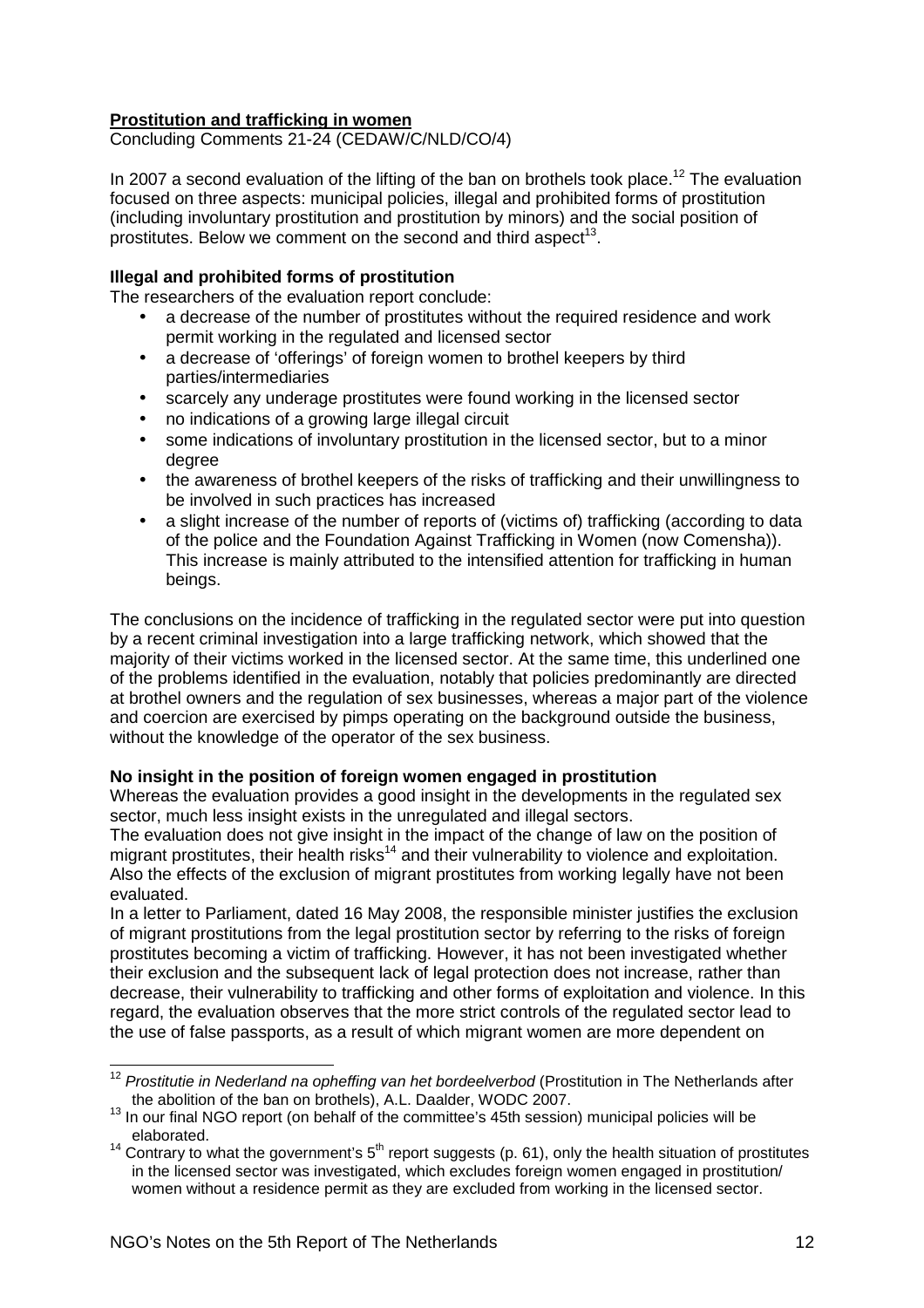traffickers. It is also noted that part of the migrant women previously working in The Netherlands, probably moved to neighbouring countries as a result of the change of law and the increased control.

### **No improvement of the position of prostitutes**

According to the evaluation study the position of prostitutes has hardly or not improved since the change of law. The labour relationships in the sex industry are still unclear and the legal (labour) position of prostitutes is still as poor as it was.

The researchers expect that this will not improve as a matter of course, but will need active policies. They note that such policies are blatantly lacking: little has been done to improve the labour and social position of prostitutes and no measures have been taken to inform and educate prostitutes on labour law, social security, tax legislation and the risks of exploitation. Other sources confirm that the introduction of the licensing system has hardly taken into account the needs and interests of prostitutes, such as the protection of their privacy. Moreover, as a result of the way the licensing system is implemented, it has become more difficult instead of more easy for prostitutes to work independently and/or run their own business.

This also undermines the other aims of the change of law, notably the regulation of consensual adult prostitution and the combat of involuntary prostitution and other abuses.

Although the responsible minister acknowledges that improvement of the position of prostitutes is an important element of the effective combat of abuses in the sex industry, the recently proposed Prostitution Act introduces a number of measures that risk to even further undermine the position of prostitutes.

For example, under the justification of combating trafficking, the Bill aims to introduce mandatory registration for independent prostitutes with the local authorities,<sup>15</sup> along with the criminalisation of clients who visit non-registered prostitutes, without considering the consequences this may have for the protection of their privacy and safety<sup>16</sup>. Prostitutes who work in brothels must be registered through the brothel keeper.

This will add to the power that both the brothel keeper and local authorities can exercise over the prostitute. When prostitutes refuse to register they are punishable and risk ending up with a criminal record, which is not particularly conducive to exit prostitution and build up another career. And if a prostitute complies with the mandatory registration, what will be the consequences of her registration as a prostitute for her future career when she decides to exit prostitution?

It may be expected that mandatory registration will lead to a flight to the illegal sex sector, not only of migrant but also of Dutch sex workers. This seriously undermines an effective combat of trafficking and other forms of exploitation and abuse of women, while at the same time it is completely unclear how registration of prostitutes helps to protect them against violence and abuse.

### **Position of victims of trafficking in women (B9-regulation)**

Since 2008 (foreign) victims of trafficking also qualify for a temporary residence permit and the attached assistance and protection if they do not press charges but are willing to cooperate with the (criminal) authorities in other ways. Also the possibilities for granting victims of trafficking permanent residence on humanitarian grounds have been extended. These are definitely positive developments, along with other measures to more effectively combat trafficking.

 $\overline{\phantom{a}}$  $15$  In addition to the existing registration of sex businesses (but not of individual prostitutes).

<sup>16</sup> Since January 2008 self employed and free lance working prostitutes are already obliged to register with the local Chamber of Commerce, including heir home address in a publicly accessible database. This means that clients and acquaintances but also criminals can find out their private address, which makes them extremely vulnerable to violence and exploitation. For this reason many self employed prostitutes prefer to work 'illegally'.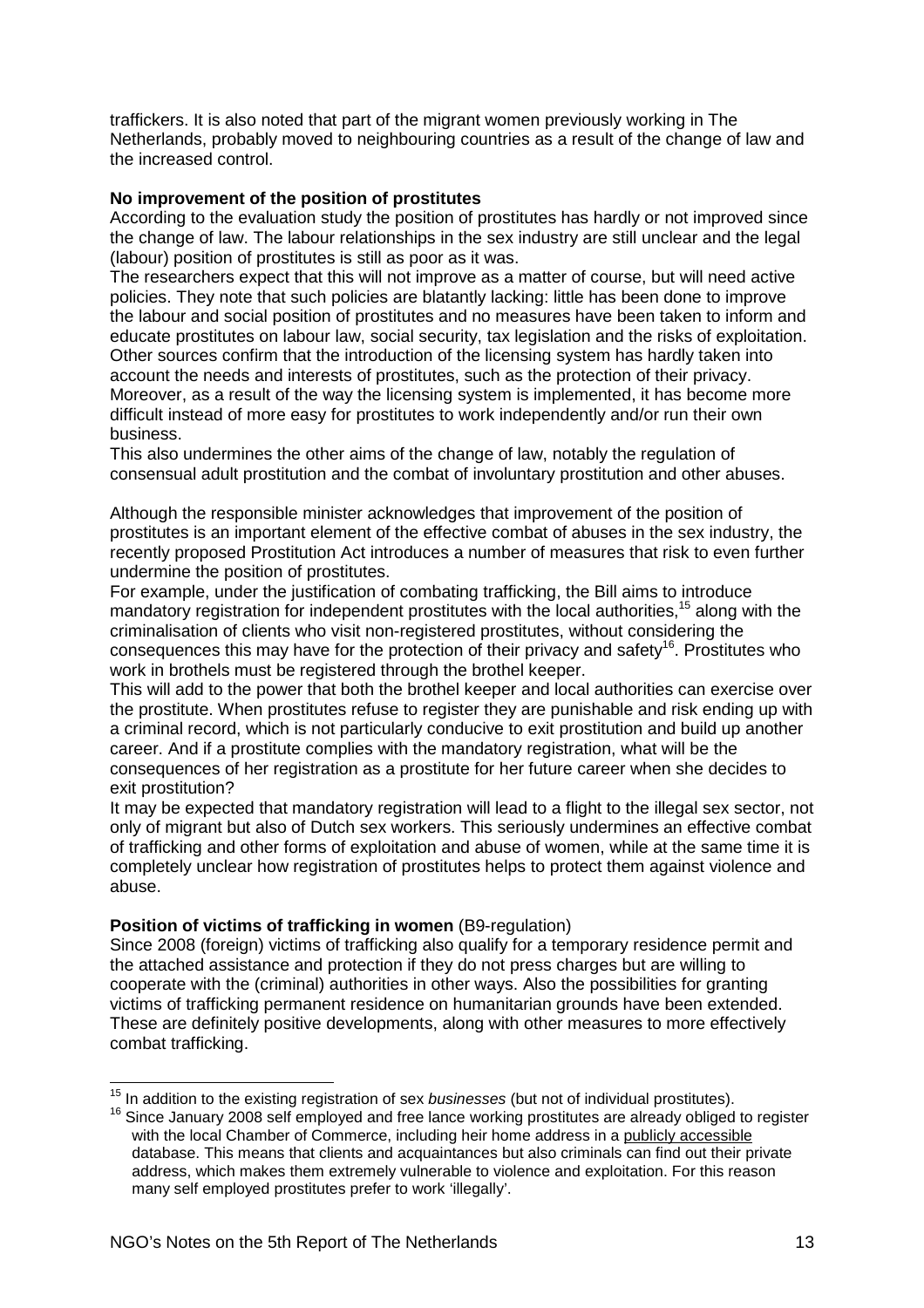However, access to assistance and protection continues to be dependent of the capacity and willingness of the victim to cooperate in the investigation and prosecution of their traffickers. Many victims are not able or willing to do so for various reasons. This means that a considerable number of victims of trafficking are still being excluded from help and protection.

Moreover, a recent research<sup>17</sup> shows that the police fails to adequately identify victims and that a considerable number of victims are illegitimately and in violation with the B9-regulation held in alien's detention, without access to the assistance and protection to which they are entitled. In a considerable number of cases the police refused to take down the victim's report, refused to grant the reflection period or let the victim wait in detention for weeks or even longer before coming into action.

## **Role of NGO's in combating trafficking**

From February 2008 a Task Force is installed with the assignment to develop more effective policy and actions against trafficking (as was recommended by the Dutch National Rapporteur on Trafficking in Human Beings,  $5<sup>th</sup>$  report, 2007). All relevant actors are represented in this Taskforce, except NGO's, despite the fact that the Rapporteur has stressed the importance of NGO membership in her 6<sup>th</sup> Report of 2008. NGO's, working intensively with victims of trafficking and forced prostitution, would contribute essentially to the Task Force's mission.

### **The Dutch NGO's would like to suggest the following questions to the CEDAW Committee (with reference to concluding comments 21-24, CEDAW/C/NLD/CO/4)**:

- Can the government explain which measures it will take to improve the social and labour position of prostitutes, to support their (labour) emancipation and to facilitate them to work on a self employed basis and/or to run their own business, independent of brothel keepers or other third parties, while taking into account the protection of their privacy and safety?
- Is the government willing to carry out an assessment of the impact of the proposed Prostitution Act on the position of prostitutes, their possibilities to work independently and the protection of their privacy and safety?
- Will the government, as requested by the Committee in its previous Concluding Comments, carry out an assessment of the impact of the law and of the exclusion of migrant prostitutes from working in the legal sex sector, on the position of foreign women, their health risks and their vulnerability to violence and exploitation?
- Does the government intent, as called for by the Committee in its previous Concluding Comments, to amend the current B9-regulation on victims of trafficking in order to extend temporary protection visas, reintegration and support services to all victims of trafficking, including those who are unable or unwilling to cooperate in the investigation and prosecution of traffickers?<sup>18</sup>

 $\overline{\phantom{a}}$  $17$  Uitgebuit en in de bak, slachtoffers van mensenhandel in vreemdelingendetentie (Exploited and detained, victims of trafficking in aliens detention), Amsterdam: Bonded Labour in The Netherlands 2009.

 $18$  The government's  $5<sup>th</sup>$  report mistakenly talks about victims of human smuggling and the prosecution of human smugglers (p. 59); we assume the government means victims of trafficking in human beings.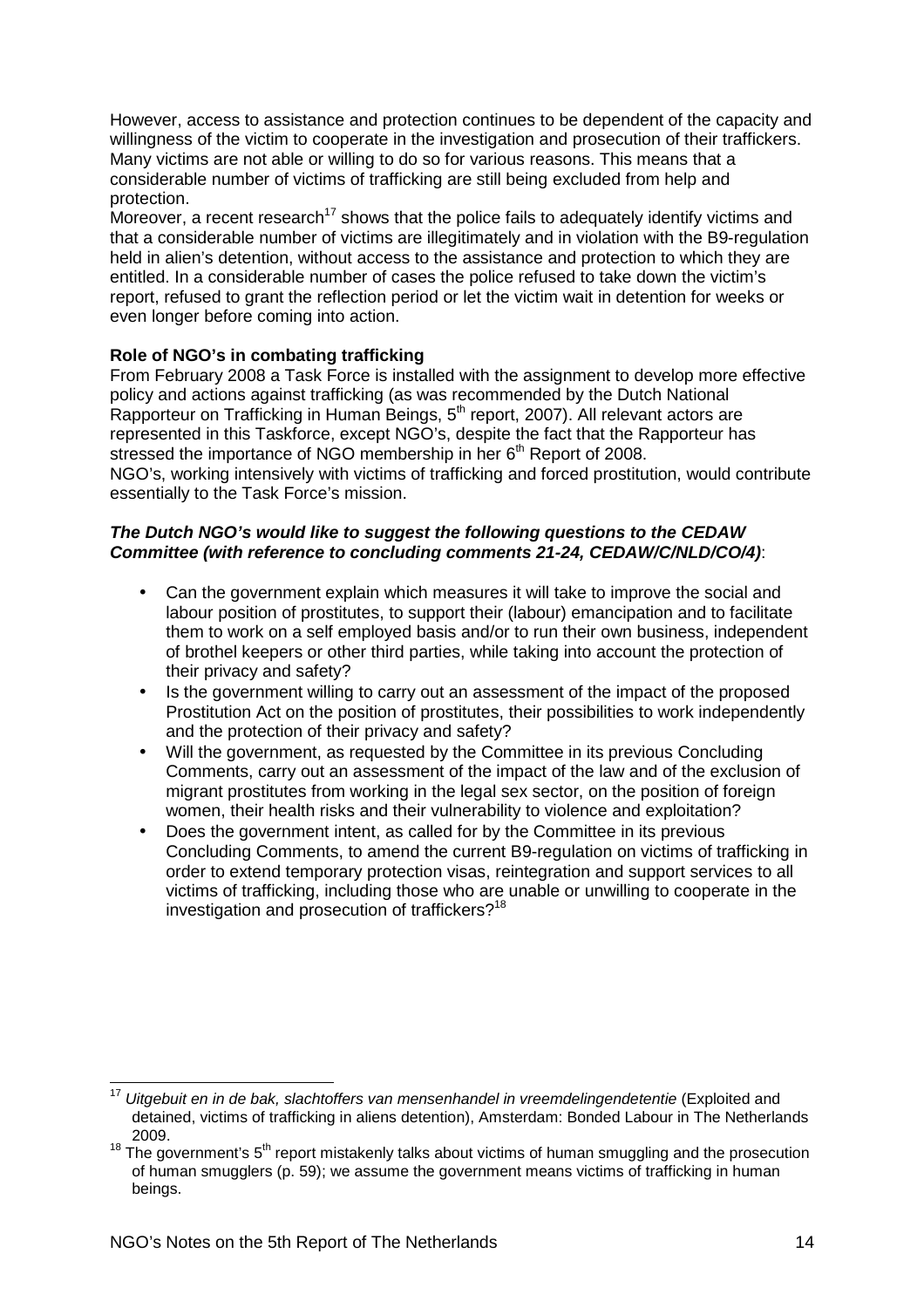## **The Status of CEDAW and the Question of Direct Effect (Applicability within the domestic legal order)**

CEDAW/C/NLD/CO/4, Concluding Comments 8, 11, 12, 13, 14 and 44.

The new government included in its Coalition Agreement (February 2007) and in its Policy Statement paragraphs the promotion of gender equality  $(5<sup>th</sup>$  report p. 6). On several occasions the Minister responsible for the coordination of equality policies and gender mainstreaming, discussed the progress of the implementation of CEDAW with the parliament.

The Dutch NGO's note that this current government take Women's Rights more seriously than the previous government. The fact that the  $5<sup>th</sup>$  Report was published in time is commendable, as is the fact that the  $5<sup>th</sup>$  report is more comprehensive than the previous one. Notwithstanding this appreciation the Dutch NGO's remain to be concerned about the views of the Dutch government with respect to the Status of CEDAW and the Status of the CEDAW Committee and its Concluding Comments. The Dutch NGO's present below some examples.

### **Promotion of knowledge about CEDAW and wide dissemination**

The government suggests in its  $5<sup>th</sup>$  report that making information available via the internet and translations into Dutch, and sending copies and summaries to the parliament and all Ministers, is a thorough follow-up of the recommendations of the Committee (p. 10 and 11). The Dutch NGO's think more efforts are appropriate. The summaries are sloppy, to say it friendly. Moreover the information on the website www.emancipatieweb.nl is difficult to locate. CEDAW is not a specific subject on the homepage, the search engine is not very adequate. The main objection however, is that one first has to *know* about CEDAW, its status and obligation following from that, before one can start looking for relevant information. In the view of the Dutch NGO's this justifies a more active approach by the government. Most judges, public prosecutors and lawyers are not familiar with CEDAW and it is not part and parcel of the specialised training courses for these professions. The Dutch NGO's fail to see why the publication of Recommendations and the Views of the Committee in The Netherlands is first of all a matter of private initiative (p. 11): it is the State (or the government) who is responsible as party to CEDAW to meet its obligation to the Convention.

### **Optional Protocol; individual complaints**

Given the Dutch legal system, the government in itself is correct by stating that the question whether a stipulation of CEDAW binds everyone is, in final instance, determined by Dutch courts in individual cases.

By signing the Optional Protocol however, the government acknowledged the individual right of complaint to the Committee, and therefore the government should attach a certain importance to the Views adopted by the Committee.

In all three individual complaints submitted to the Committee, the State Party emphasised the inadmissibility of the communication, in **two** of the cases with success. The first case (Communication No. 3/2004) however, was found admissible by the Committee. (In the consideration of the merits of the communication the Committee decided that the facts did not reveal a violation of article 11, paragraph 2 (b) of the Convention.)

Nevertheless the government wrote to the parliament, in a follow up letter to the letter of 5 November 2007 (Appendix 5) that **all three** individual complaints had been found inadmissible. In the view of the Dutch NGO's this is not a minor detail, because the effect is that the government did not have to elaborate on the Committee's Views in paragraph 10.3 and 10.4 on the Aim and the obligations for State Parties of Article 11 paragraph 2.